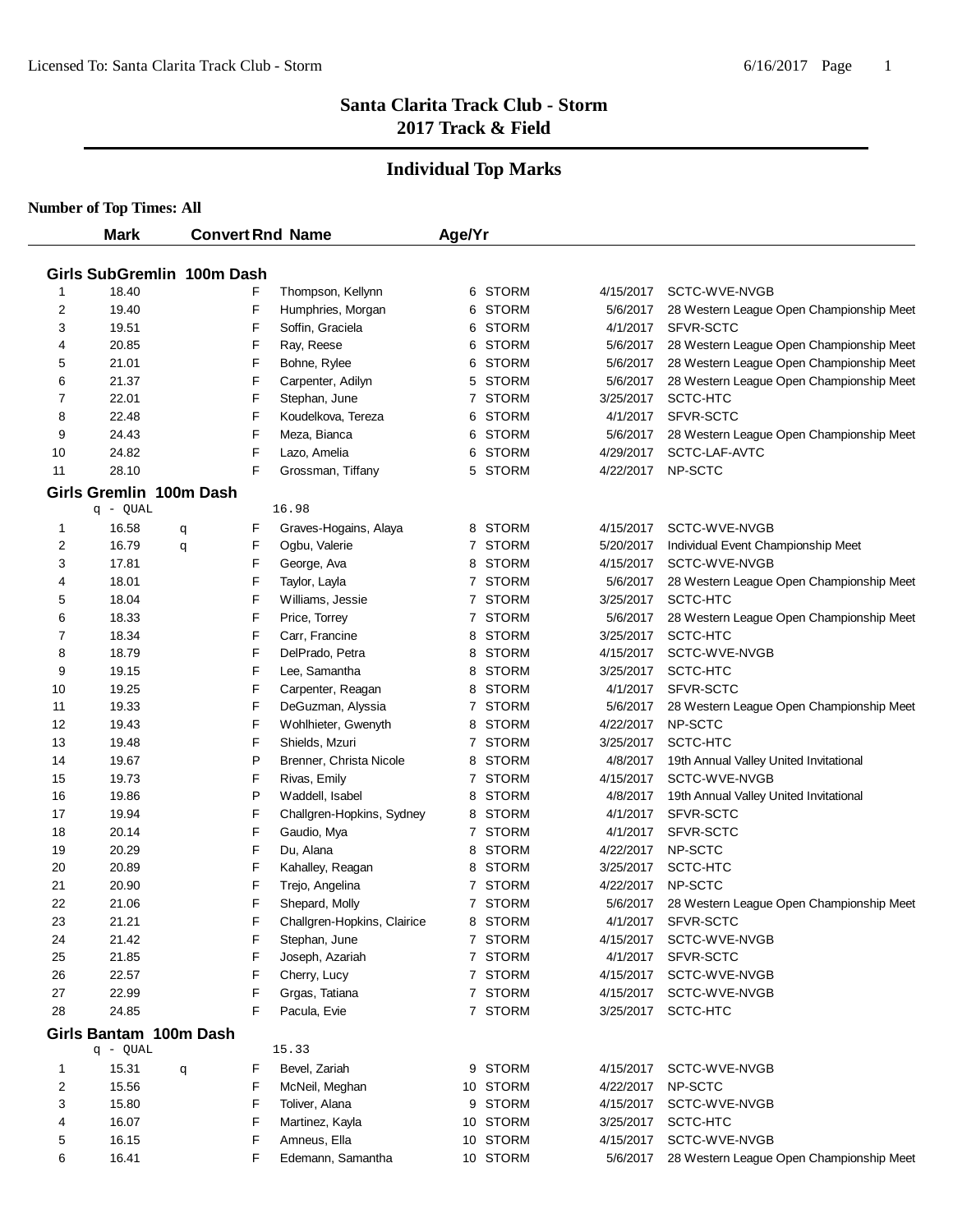# **Individual Top Marks**

|                | <b>Mark</b>            |   |   | <b>Convert Rnd Name</b> | Age/Yr |              |           |                                          |
|----------------|------------------------|---|---|-------------------------|--------|--------------|-----------|------------------------------------------|
| 7              | 16.44                  |   | F | Harvey, Aneres          | 9      | <b>STORM</b> | 3/25/2017 | SCTC-HTC                                 |
| 8              | 16.71                  |   | F | Guidry, Pilar           | 9      | <b>STORM</b> | 4/22/2017 | NP-SCTC                                  |
| 9              | 17.03                  |   | F | Giem, Allison           |        | 10 STORM     | 3/25/2017 | SCTC-HTC                                 |
| 10             | 17.25                  |   | F | Tait, Audrey            | 9      | <b>STORM</b> | 5/6/2017  | 28 Western League Open Championship Meet |
| 11             | 17.43                  |   | F | Manjeshwar, Nishika     |        | 10 STORM     | 5/6/2017  | 28 Western League Open Championship Meet |
| 12             | 17.54                  |   | F | Castellon, Natalia      |        | 10 STORM     | 5/6/2017  | 28 Western League Open Championship Meet |
| 13             | 17.63                  |   | F | Barba, Ivanna           | 9      | <b>STORM</b> | 5/6/2017  | 28 Western League Open Championship Meet |
| 14             | 17.71                  |   | F | Gutierrez, Ariel        |        | 10 STORM     | 5/6/2017  | 28 Western League Open Championship Meet |
| 15             | 18.22                  |   | F | Miller, Madelynn        |        | 10 STORM     | 4/22/2017 | NP-SCTC                                  |
| 16             | 18.27                  |   | F | Amneus, Annie           |        | 10 STORM     | 3/25/2017 | SCTC-HTC                                 |
| 17             | 18.65                  |   | F | Siebaldi, Francesca     |        | 10 STORM     | 4/15/2017 | SCTC-WVE-NVGB                            |
| 18             | 18.67                  |   | F | Armienta, Alexia        |        | 10 STORM     | 3/25/2017 | SCTC-HTC                                 |
| 19             | 18.94                  |   | F | Kahalley, Savanna       | 9      | <b>STORM</b> | 4/15/2017 | SCTC-WVE-NVGB                            |
| 20             | 19.14                  |   | F | Avila, Isabella         | 9      | <b>STORM</b> | 4/1/2017  | SFVR-SCTC                                |
| 21             | 19.18                  |   | F | Vielma, Madeleine       |        | 10 STORM     | 4/15/2017 | SCTC-WVE-NVGB                            |
| 22             | 20.36                  |   | F | Mangarin, Jinessa       | 9      | <b>STORM</b> | 3/25/2017 | SCTC-HTC                                 |
| 23             | 21.32                  |   | F | Shepard, Lily           |        | 10 STORM     | 4/1/2017  | SFVR-SCTC                                |
|                | Girls Midget 100m Dash |   |   |                         |        |              |           |                                          |
|                | q - QUAL               |   |   | 14.10                   |        |              |           |                                          |
| $\mathbf{1}$   | 13.23                  | q | F | Gordon, Milaan          |        | 12 STORM     | 4/15/2017 | SCTC-WVE-NVGB                            |
| 2              | 13.81                  | q | F | Teymouri, Angelina      |        | 11 STORM     | 3/25/2017 | SCTC-HTC                                 |
| 3              | 13.97                  | q | F | Toliver, Mikayla        |        | 12 STORM     | 3/25/2017 | SCTC-HTC                                 |
| 4              | 14.08                  | q | F | Stockton, Nicolette     |        | 11 STORM     | 5/13/2017 | Western League Championship Meet         |
| 5              | 14.75                  |   | F | Simpson, Natalia        |        | 12 STORM     | 4/22/2017 | NP-SCTC                                  |
| $6*$           | 14.78                  |   | F | Davis, Victoria         |        | 12 STORM     | 4/1/2017  | SFVR-SCTC                                |
| $6*$           | 14.78                  |   | P | Mackey, Aden            |        | 11 STORM     | 4/8/2017  | 19th Annual Valley United Invitational   |
| 8              | 14.82                  |   | F | Humphries, Meagan       |        | 11 STORM     | 3/25/2017 | SCTC-HTC                                 |
| 9              | 14.90                  |   | F | Perkins, Milan          |        | 12 STORM     | 4/22/2017 | NP-SCTC                                  |
| 10             | 15.33                  |   | P | Thompson, Reagan        |        | 11 STORM     | 4/8/2017  | 19th Annual Valley United Invitational   |
| 11             | 15.64                  |   | F | Cherry, Maria           |        | 11 STORM     | 3/25/2017 | SCTC-HTC                                 |
| 12             | 15.76                  |   | F | Duenas, Katalina        |        | 12 STORM     | 5/6/2017  | 28 Western League Open Championship Meet |
| 13             | 15.88                  |   | F | Barnes, Amelia          |        | 11 STORM     | 4/15/2017 | SCTC-WVE-NVGB                            |
| 14             | 15.96                  |   | F | Salvador, Ariana        |        | 11 STORM     | 3/25/2017 | SCTC-HTC                                 |
| 15             | 16.03                  |   | F | Cuomo, Evangeline       |        | 12 STORM     | 4/22/2017 | NP-SCTC                                  |
| 16             | 16.14                  |   | F | McKell, Hailey          |        | 12 STORM     | 3/25/2017 | SCTC-HTC                                 |
| 17             | 16.24                  |   | F | Tor, Sophia             |        | 12 STORM     | 4/22/2017 | NP-SCTC                                  |
| 18             | 16.31                  |   | F | Jimenez, Belen          |        | 11 STORM     | 4/22/2017 | NP-SCTC                                  |
| 19             | 16.32                  |   | F | Bryant, Sophie          |        | 11 STORM     | 5/6/2017  | 28 Western League Open Championship Meet |
| 20             | 17.18                  |   | F | Board, Mayah-Amber      |        | 12 STORM     | 3/25/2017 | SCTC-HTC                                 |
| 21             | 17.70                  |   | F | Davis, Paige            |        | 11 STORM     | 4/1/2017  | SFVR-SCTC                                |
|                | Girls Youth 100m Dash  |   |   |                         |        |              |           |                                          |
|                | q - QUAL               |   |   | 13.60                   |        |              |           |                                          |
| $\mathbf{1}$   | 13.50                  | q | F | Corral, Adrianna        |        | 13 STORM     | 4/22/2017 | NP-SCTC                                  |
| $\overline{c}$ | 13.85                  |   | F | Chukwumerije, Chidera   |        | 13 STORM     | 3/25/2017 | SCTC-HTC                                 |
| 3              | 14.16                  |   | F | Cruz, Cienna            |        | 14 STORM     | 5/6/2017  | 28 Western League Open Championship Meet |
| 4              | 14.21                  |   | F | Joachim, Shania         |        | 14 STORM     | 4/15/2017 | SCTC-WVE-NVGB                            |
| 5              | 14.32                  |   | F | Bohan-Mendoza, Briana   |        | 14 STORM     | 4/22/2017 | NP-SCTC                                  |
| 6              | 14.52                  |   | F | Lee, Mia                |        | 14 STORM     | 4/22/2017 | NP-SCTC                                  |
| 7              | 14.53                  |   | F | Ravare, Sahliyah        |        | 14 STORM     | 3/25/2017 | SCTC-HTC                                 |
| 8              | 14.57                  |   | F | Lin, Natalie            |        | 14 STORM     | 4/15/2017 | SCTC-WVE-NVGB                            |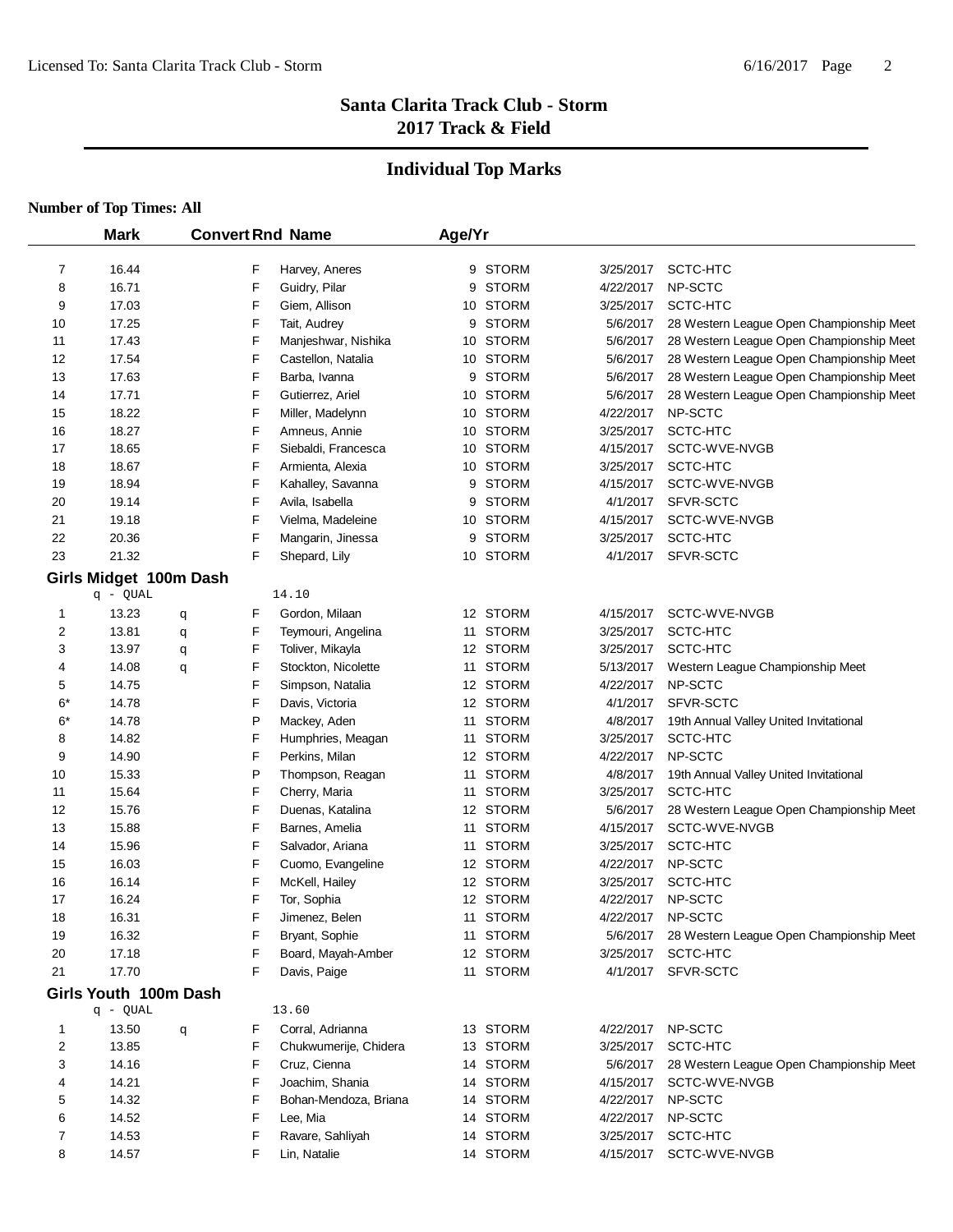# **Individual Top Marks**

|          | <b>Mark</b>                  |   |        | <b>Convert Rnd Name</b>          | Age/Yr |                      |                        |                                                 |
|----------|------------------------------|---|--------|----------------------------------|--------|----------------------|------------------------|-------------------------------------------------|
|          |                              |   |        |                                  |        |                      |                        |                                                 |
| 9        | 14.80                        |   | F<br>F | Thompson, Corynn                 |        | 13 STORM             | 5/6/2017               | 28 Western League Open Championship Meet        |
| 10       | 14.99                        |   | F      | Brennan, Laura                   |        | 13 STORM             | 4/15/2017              | SCTC-WVE-NVGB                                   |
| 11       | 15.29                        |   |        | Turner, Micah                    |        | 13 STORM             | 5/6/2017               | 28 Western League Open Championship Meet        |
| 12       | 15.41                        |   | F      | Lazo, Charline                   |        | 13 STORM             | 4/22/2017              | NP-SCTC<br>SCTC-WVE-NVGB                        |
| 13       | 15.52                        |   | F<br>F | Mahaluf, Amira                   |        | 13 STORM<br>14 STORM | 4/15/2017<br>3/25/2017 | SCTC-HTC                                        |
| 14       | 15.61<br>15.85               |   |        | Thompson, Jennifer               |        | 13 STORM             | 4/15/2017              | SCTC-WVE-NVGB                                   |
| 15<br>16 | 15.89                        |   | F<br>F | McInnes, Keira<br>Shields, Niani |        | 13 STORM             | 4/15/2017              | SCTC-WVE-NVGB                                   |
|          |                              |   |        |                                  |        |                      |                        |                                                 |
|          | Girls Intermediate 100m Dash |   |        | 14.60                            |        |                      |                        |                                                 |
|          | q - QUAL<br>13.25            |   |        |                                  |        | 15 STORM             | 4/22/2017              | NP-SCTC                                         |
| 1        |                              | q | F      | Sherwood, Delaney                |        |                      |                        |                                                 |
| 2        | 13.74                        | q | F      | Harrison, Morgan                 |        | 15 STORM             | 5/13/2017              | Western League Championship Meet                |
| 3        | 13.81                        | q | F      | Stallings, Antonia               |        | 15 STORM             | 3/25/2017              | SCTC-HTC                                        |
| 4        | 14.48                        | q | F      | Phillips, Kendra                 |        | 15 STORM             | 5/13/2017              | Western League Championship Meet                |
| 5        | 14.69                        |   | F      | Harrison, Hailey                 |        | 15 STORM             | 4/22/2017              | NP-SCTC                                         |
| 6        | 15.31                        |   | F      | Cuomo, Lydia                     |        | 15 STORM             | 4/22/2017              | NP-SCTC                                         |
| 7        | 15.34                        |   | F      | Bates, Olivia                    |        | 15 STORM             | 4/22/2017              | NP-SCTC                                         |
| 8        | 16.45                        |   | F      | Malekzadeh, Mehrsa               |        | 15 STORM             | 4/29/2017              | SCTC-LAF-AVTC                                   |
| 9        | 16.85                        |   | F      | Malekzadeh, Aysa                 |        | 15 STORM             | 4/29/2017              | SCTC-LAF-AVTC                                   |
|          | Boys SubGremlin 100m Dash    |   |        |                                  |        |                      |                        |                                                 |
| 1        | 19.05                        |   | F      | Prysock, Seandyn                 | 6      | <b>STORM</b>         | 5/6/2017               | 28 Western League Open Championship Meet        |
| 2        | 19.83                        |   | F      | Salgado Jr, Michael              | 6      | <b>STORM</b>         | 4/1/2017               | SFVR-SCTC                                       |
| 3        | 20.61                        |   | F      | Bertola, Jacob                   | 6      | <b>STORM</b>         | 5/6/2017               | 28 Western League Open Championship Meet        |
| 4        | 20.65                        |   | F      | Davis, Tyson                     | 6      | <b>STORM</b>         | 5/6/2017               | 28 Western League Open Championship Meet        |
| 5        | 21.01                        |   | F      | Kiamba, Alexander                | 6.     | <b>STORM</b>         | 5/6/2017               | 28 Western League Open Championship Meet        |
| 6        | 21.20                        |   | F      | Yoakum, Jalil                    | 6      | STORM                | 5/6/2017               | 28 Western League Open Championship Meet        |
| 7        | 22.42                        |   | F      | McFarren, Jack                   | 6      | STORM                | 5/6/2017               | 28 Western League Open Championship Meet        |
| 8        | 22.54                        |   | F      | Striplin, Ethan                  | 6      | <b>STORM</b>         | 4/15/2017              | SCTC-WVE-NVGB                                   |
| 9        | 22.66                        |   | F      | Corbet, Bryce                    | 6      | <b>STORM</b>         | 3/25/2017              | SCTC-HTC                                        |
| 10       | 24.05                        |   | F      | Nilson, Cade                     | 5      | <b>STORM</b>         | 4/22/2017              | NP-SCTC                                         |
| 11       | 27.44                        |   | F      | Pallais, Keyan                   | 6      | <b>STORM</b>         | 3/25/2017              | SCTC-HTC                                        |
| 12       | 27.52                        |   | F      | Lazo, Joaquin                    |        | 5 STORM              | 4/15/2017              | SCTC-WVE-NVGB                                   |
|          | Boys Gremlin 100m Dash       |   |        |                                  |        |                      |                        |                                                 |
|          | q - QUAL                     |   |        | 15.92                            |        |                      |                        |                                                 |
| 1        | 16.54                        |   | F      | Calhoun, Khalil                  | 8      | <b>STORM</b>         | 3/25/2017              | SCTC-HTC                                        |
| 2        | 16.56                        |   | F      | Yoakum, Rafiel                   | 8      | STORM                |                        | 4/22/2017 NP-SCTC                               |
| 3        | 16.69                        |   | P      | Provens, Gideon                  |        | 8 STORM              |                        | 4/8/2017 19th Annual Valley United Invitational |
| 4        | 16.77                        |   | F      | Wenstad, Erik                    |        | 8 STORM              | 5/6/2017               | 28 Western League Open Championship Meet        |
| 5        | 16.99                        |   | F      | Salvador, Aiden                  |        | 8 STORM              | 3/25/2017              | SCTC-HTC                                        |
| 6        | 17.66                        |   | F      | Bradley, Jayden                  | 8      | <b>STORM</b>         | 3/25/2017              | SCTC-HTC                                        |
| 7        | 17.82                        |   | F      | Striplin, Nathan                 |        | 7 STORM              | 4/22/2017              | NP-SCTC                                         |
| 8*       | 18.62                        |   | F      | Tariq, Sahil                     |        | 8 STORM              | 4/15/2017              | SCTC-WVE-NVGB                                   |
| $8*$     | 18.62                        |   | F      | Rivers, Brayden                  |        | 7 STORM              | 5/6/2017               | 28 Western League Open Championship Meet        |
| 8*       | 18.62                        |   | F      | Williams Jr, Breon               |        | 7 STORM              | 4/22/2017              | NP-SCTC                                         |
| 11       | 18.66                        |   | F      | Saenz, Luke                      |        | 7 STORM              | 5/6/2017               | 28 Western League Open Championship Meet        |
| 12       | 18.68                        |   | F      | de Wit, Breckin                  |        | 7 STORM              | 4/1/2017               | SFVR-SCTC                                       |
| 13       | 19.43                        |   | F      | Martinez, Xavier                 |        | 7 STORM              | 4/1/2017               | SFVR-SCTC                                       |
| 14       | 19.53                        |   | F      | McKelvey, Destin                 |        | 7 STORM              | 4/22/2017              | NP-SCTC                                         |
| 15       | 19.89                        |   | F      | Charles, Micah                   |        | 7 STORM              | 5/6/2017               | 28 Western League Open Championship Meet        |
| 16       | 20.16                        |   | F      | Kuhn, Jackson                    |        | 8 STORM              | 4/22/2017              | NP-SCTC                                         |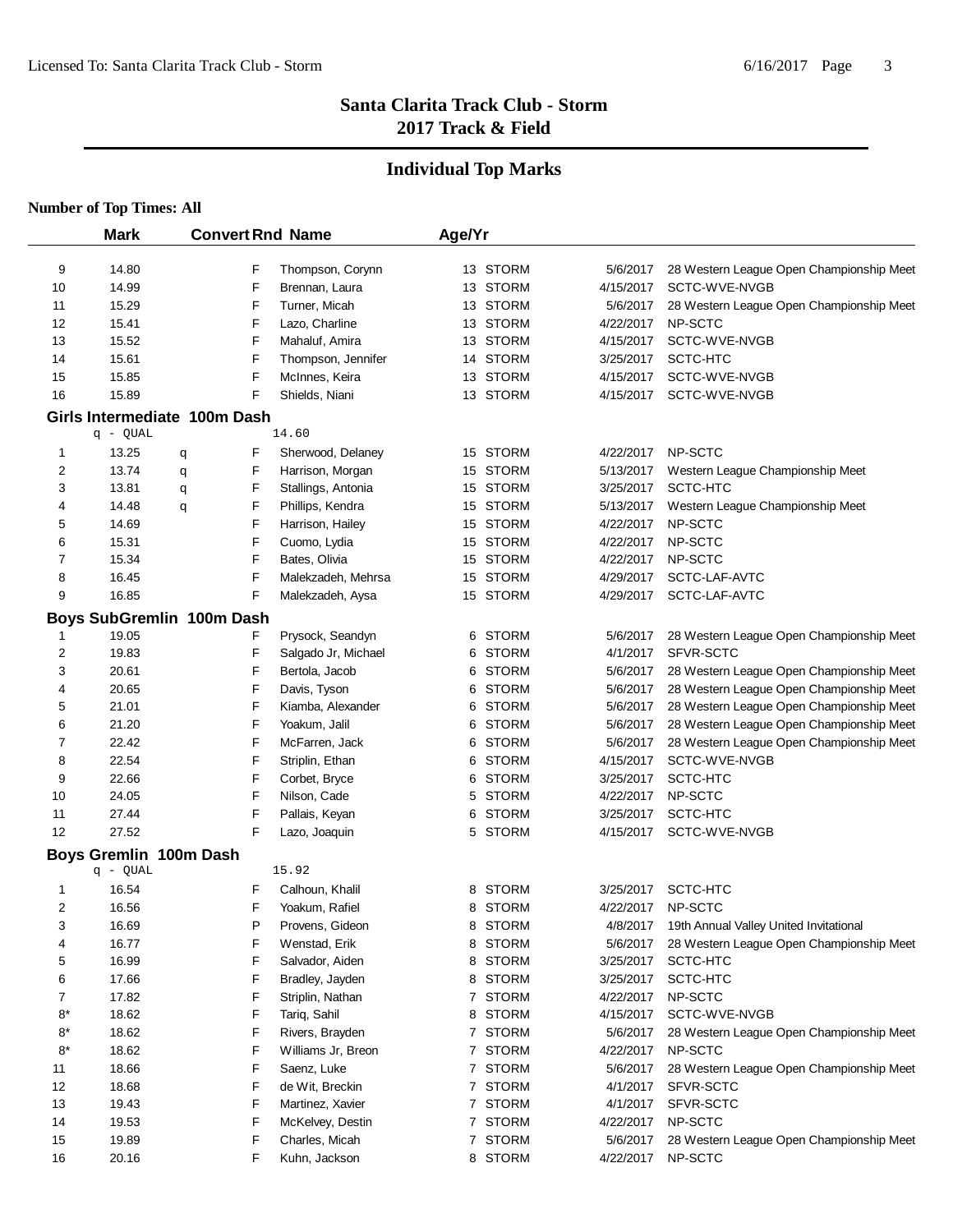# **Individual Top Marks**

|    |                       | <b>Convert Rnd Name</b> |   |                            | Age/Yr |              |           |                                          |
|----|-----------------------|-------------------------|---|----------------------------|--------|--------------|-----------|------------------------------------------|
| 17 | 20.37                 |                         | F | Miller, Derrick            |        | 8 STORM      | 3/25/2017 | SCTC-HTC                                 |
| 18 | 21.12                 |                         | F | Hill, Robert               |        | 8 STORM      | 4/1/2017  | SFVR-SCTC                                |
| 19 | 21.36                 |                         | F | Ruiz, David                |        | 7 STORM      | 4/15/2017 | SCTC-WVE-NVGB                            |
| 20 | 23.60                 |                         | F | Smelcer, Luke              | 8      | <b>STORM</b> | 5/6/2017  | 28 Western League Open Championship Meet |
| 21 | 24.03                 |                         | F | Duarte, Roman              |        | 8 STORM      | 3/25/2017 | SCTC-HTC                                 |
|    | Boys Bantam 100m Dash |                         |   |                            |        |              |           |                                          |
|    | $q - QUAL$            |                         |   | 14.47                      |        |              |           |                                          |
| 1  | 13.60                 | q                       | F | Ogbu, Caleb                |        | 10 STORM     | 4/8/2017  | 19th Annual Valley United Invitational   |
| 2  | 14.46                 | q                       | F | Ogbuagu, Obiajulu          |        | 10 STORM     | 5/13/2017 | Western League Championship Meet         |
| 3  | 15.01                 |                         | F | Gomez, Dylan               |        | 10 STORM     | 3/25/2017 | SCTC-HTC                                 |
| 4  | 15.30                 |                         | F | Parada, Jared              |        | 10 STORM     | 4/15/2017 | SCTC-WVE-NVGB                            |
| 5  | 15.61                 |                         | F | Trejo, Troy                |        | 9 STORM      | 3/25/2017 | SCTC-HTC                                 |
| 6  | 15.95                 |                         | F | Stallings, Antonio         |        | 9 STORM      | 4/29/2017 | SCTC-LAF-AVTC                            |
| 7  | 16.12                 |                         | F | Harris, Hudson             |        | 9 STORM      | 5/6/2017  | 28 Western League Open Championship Meet |
| 8  | 16.26                 |                         | F | Weatherman, Alexander      |        | 10 STORM     | 5/6/2017  | 28 Western League Open Championship Meet |
| 9  | 16.55                 |                         | F | Romanelli, Charlie         | 9      | <b>STORM</b> | 4/1/2017  | SFVR-SCTC                                |
| 10 | 16.67                 |                         | F | Challgren-Hopkins, Trenton |        | 10 STORM     | 4/1/2017  | SFVR-SCTC                                |
| 11 | 16.91                 |                         | F | Bohne, Maxx                |        | 9 STORM      | 4/22/2017 | NP-SCTC                                  |
| 12 | 16.98                 |                         | F | Drake, Justin              |        | 10 STORM     | 4/22/2017 | NP-SCTC                                  |
| 13 | 17.00                 |                         | F | Gomez, Johnny              |        | 10 STORM     | 5/6/2017  | 28 Western League Open Championship Meet |
| 14 | 17.36                 |                         | F | Stone, Blake               |        | 9 STORM      | 4/22/2017 | NP-SCTC                                  |
| 15 | 17.56                 |                         | F | Cuomo, John                |        | 10 STORM     | 5/6/2017  | 28 Western League Open Championship Meet |
| 16 | 17.71                 |                         | F | Askins, Tyler              | 9      | <b>STORM</b> | 4/1/2017  | SFVR-SCTC                                |
| 17 | 18.36                 |                         | F | Vienna, Wyatt              | 9      | <b>STORM</b> | 4/1/2017  | SFVR-SCTC                                |
| 18 | 18.65                 |                         | F | Sherwood, Ramsey           |        | 10 STORM     | 3/25/2017 | SCTC-HTC                                 |
| 19 | 18.66                 |                         | F | Casanova, Kooper           |        | 10 STORM     | 3/25/2017 | SCTC-HTC                                 |
| 20 | 19.11                 |                         | F | Muwonge, George            | 9      | STORM        | 4/1/2017  | SFVR-SCTC                                |
| 21 | 19.19                 |                         | F | Grande, Jeremy             | 9      | <b>STORM</b> | 5/6/2017  | 28 Western League Open Championship Meet |
| 22 | 19.34                 |                         | F | Vienna, Boone              | 9      | <b>STORM</b> | 5/6/2017  | 28 Western League Open Championship Meet |
| 23 | 19.50                 |                         | F | Kuhn, Zachary              |        | 9 STORM      | 3/25/2017 | SCTC-HTC                                 |
| 24 | 19.60                 |                         | F | Ruiz, Miguel               |        | 10 STORM     | 4/15/2017 | SCTC-WVE-NVGB                            |
| 25 | 19.71                 |                         | F | Hernandez, Maddex          |        | 9 STORM      | 3/25/2017 | SCTC-HTC                                 |
| 26 | 20.16                 |                         | F | Hakim, Zane                |        | 10 STORM     | 4/1/2017  | SFVR-SCTC                                |
| 27 | 21.32                 |                         | F | Gaudio, Pau                |        | 9 STORM      | 4/1/2017  | SFVR-SCTC                                |
| 28 | 26.95                 |                         | F | Avila, Ryan                | 9      | <b>STORM</b> | 3/25/2017 | SCTC-HTC                                 |
| 29 | 30.10                 |                         | F | Smilanich, Michael         |        | 10 STORM     | 4/29/2017 | SCTC-LAF-AVTC                            |
|    | Boys Midget 100m Dash |                         |   |                            |        |              |           |                                          |
|    | $q - QUAL$            |                         |   | 13.60                      |        |              |           |                                          |
| 1  | 13.66                 |                         | F | Tiofil-Newsome, Amaury     |        | 11 STORM     | 5/13/2017 | Western League Championship Meet         |
| 2  | 13.79                 |                         | F | Valenzuela, Nickolas       |        | 11 STORM     | 4/15/2017 | SCTC-WVE-NVGB                            |
| 3  | 14.09                 |                         | F | Hawkins, Michael           |        | 12 STORM     | 4/15/2017 | SCTC-WVE-NVGB                            |
| 4  | 14.36                 |                         | F | Nilson, Brad               |        | 11 STORM     | 4/29/2017 | SCTC-LAF-AVTC                            |
| 5  | 14.42                 |                         | F | Geukens, Adam              |        | 11 STORM     | 4/1/2017  | SFVR-SCTC                                |
| 6  | 14.53                 |                         | F | Jefferson II, William      |        | 11 STORM     | 4/15/2017 | SCTC-WVE-NVGB                            |
| 7  | 14.56                 |                         | F | Myers, Ryland              |        | 12 STORM     | 4/15/2017 | SCTC-WVE-NVGB                            |
| 8  | 14.61                 |                         | F | Albano, Nicolas            |        | 12 STORM     | 5/6/2017  | 28 Western League Open Championship Meet |
| 9  | 14.65                 |                         | F | Junius, Channing           |        | 11 STORM     | 4/1/2017  | SFVR-SCTC                                |
| 10 | 14.71                 |                         | F | Ky-Yeith, Khai             |        | 12 STORM     | 5/6/2017  | 28 Western League Open Championship Meet |
| 11 | 14.77                 |                         | F | Gory, Kejhan               |        | 11 STORM     | 4/22/2017 | NP-SCTC                                  |
| 12 | 14.85                 |                         | F | Taylor, Kavion             |        | 12 STORM     | 4/22/2017 | NP-SCTC                                  |
|    |                       |                         |   |                            |        |              |           |                                          |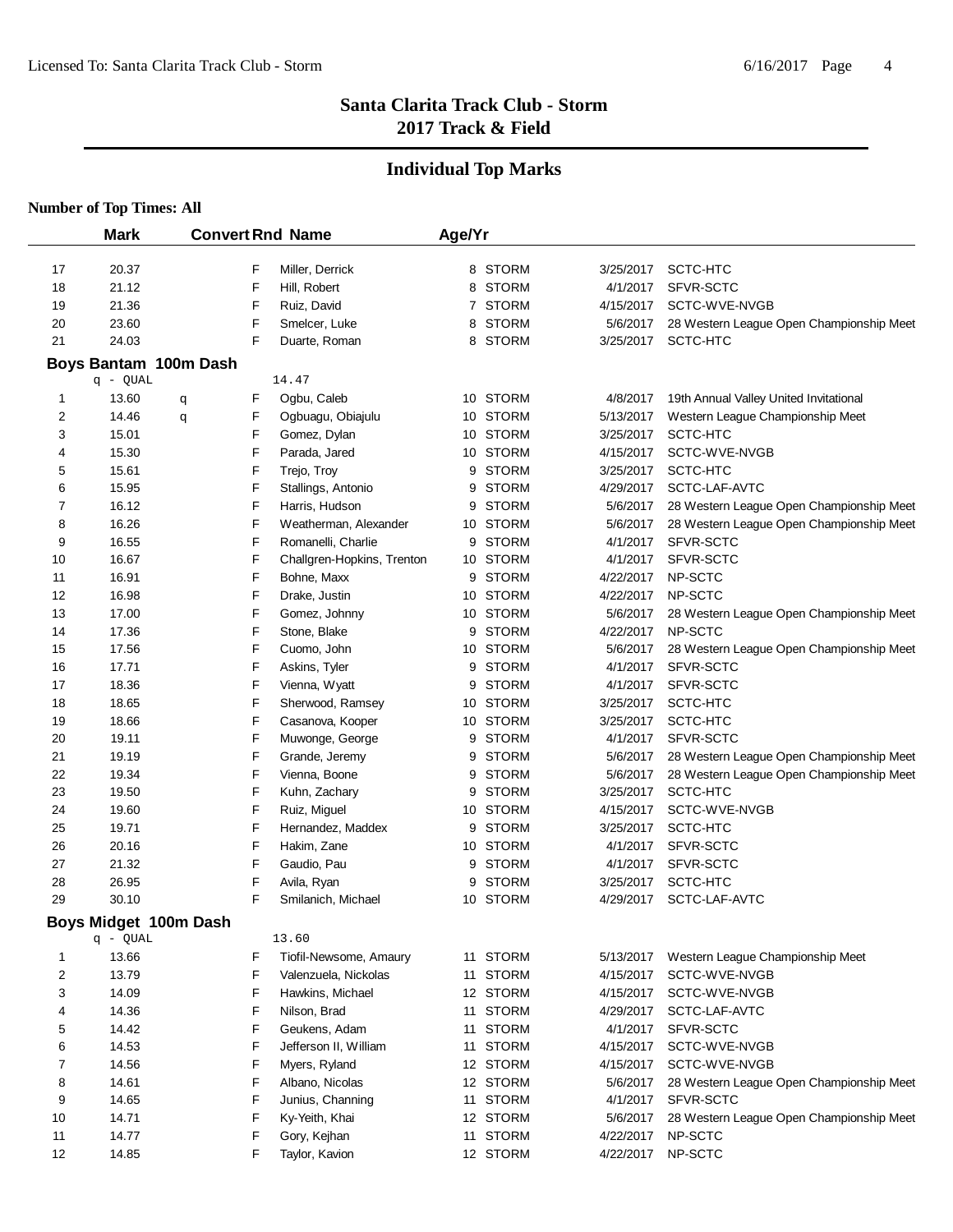#### **Individual Top Marks**

| <b>Number of Top Times: All</b> |  |  |  |  |
|---------------------------------|--|--|--|--|
|---------------------------------|--|--|--|--|

|             | <b>Mark</b>                      |        |   | <b>Convert Rnd Name</b>     | Age/Yr |                      |                       |                                          |
|-------------|----------------------------------|--------|---|-----------------------------|--------|----------------------|-----------------------|------------------------------------------|
| $13*$       | 14.88                            |        | F | Stevens, Daniel             |        | 11 STORM             | 5/6/2017              | 28 Western League Open Championship Meet |
| $13*$       | 14.88                            |        | F | Corbet, Tyler               |        | 12 STORM             | 4/1/2017              | SFVR-SCTC                                |
| 15          | 15.04                            |        | F | Joachim, Justice            |        | 12 STORM             | 3/25/2017             | SCTC-HTC                                 |
| 16          | 15.13                            |        | F | Rogers, Skylar              |        | 12 STORM             | 3/25/2017             | SCTC-HTC                                 |
| 17          | 15.32                            |        | F | Keysor, Daniel              |        | 11 STORM             | 3/25/2017             | SCTC-HTC                                 |
| 18          | 15.38                            |        | F | Garcia, Kyle                |        | 11 STORM             | 3/25/2017             | SCTC-HTC                                 |
| 19          | 15.53                            |        | F | Magier, Ryan                |        | 11 STORM             | 4/1/2017              | SFVR-SCTC                                |
| 20          | 15.66                            |        | F | Ky-Yeith, Kayden            |        | 11 STORM             | 5/6/2017              | 28 Western League Open Championship Meet |
| 21          | 15.79                            |        | F | Betty, Evan                 |        | 11 STORM             | 4/1/2017              | SFVR-SCTC                                |
| 22          | 15.84                            |        | F | Ojeda, David                |        | 12 STORM             | 4/1/2017              | SFVR-SCTC                                |
| 23          | 16.04                            |        | F | Corbet, Gavin               |        | 11 STORM             | 4/1/2017              | SFVR-SCTC                                |
| 24          | 16.60                            |        | F | Morgan, Preston             |        | 12 STORM             | 3/25/2017             | SCTC-HTC                                 |
| 25          | 16.61                            |        | F | Hunten, Alazar              |        | 11 STORM             | 3/25/2017             | SCTC-HTC                                 |
| 26          | 16.64                            |        | F | Cotton, Noah                |        | 11 STORM             | 4/1/2017              | SFVR-SCTC                                |
| 27          | 16.83                            |        | F | Dustin, Hunter              |        | 11 STORM             | 4/29/2017             | SCTC-LAF-AVTC                            |
| 28          | 17.07                            |        | F | Anderson, Kadin             |        | 12 STORM             | 5/6/2017              | 28 Western League Open Championship Meet |
| 29          | 17.37                            |        | F | Barba, Louie                |        | 11 STORM             | 4/15/2017             | SCTC-WVE-NVGB                            |
| 30          | 17.77                            |        | F | Dezell, Sean                |        | 11 STORM             | 3/25/2017             | SCTC-HTC                                 |
| 31          | 19.26                            |        | F | Weary, Thomas               |        | 12 STORM             | 3/25/2017             | SCTC-HTC                                 |
| 32          | 21.62                            |        | F | Hair, Porter                |        | 11 STORM             | 4/1/2017              | SFVR-SCTC                                |
| 33          | 31.13                            |        | F | Stella, Vincent             |        | 12 STORM             | 4/1/2017              | SFVR-SCTC                                |
|             |                                  |        |   |                             |        |                      |                       |                                          |
|             | Boys Youth 100m Dash<br>q - QUAL |        |   | 12.50                       |        |                      |                       |                                          |
| 1           | 11.43                            |        | F | Davis, Jalen                |        | 14 STORM             | 4/22/2017             | NP-SCTC                                  |
| 2           | 11.73                            | q      | F | Bacon, Kory                 |        | 14 STORM             | 4/15/2017             | SCTC-WVE-NVGB                            |
| 3           | 12.15                            | q      | F | Ogbu, Dante                 |        | 13 STORM             | 4/15/2017             | SCTC-WVE-NVGB                            |
| 4           | 12.35                            | q      | F | Pulido, Angelo              |        | 13 STORM             | 3/25/2017             | SCTC-HTC                                 |
| 5           | 12.48                            | q<br>q | F | Albin, Shane                |        | 14 STORM             | 5/6/2017              | 28 Western League Open Championship Meet |
| 6           | 12.63                            |        | F | Henderson, Brayzon          |        | 14 STORM             | 5/6/2017              | 28 Western League Open Championship Meet |
| 7           | 12.67                            |        | F | Reyes, Sergio               |        | 14 STORM             | 3/25/2017             | SCTC-HTC                                 |
| 8           | 12.88                            |        | F | Thompson, Quentin           |        | 14 STORM             | 4/15/2017             | SCTC-WVE-NVGB                            |
| 9           | 13.26                            |        | F | Albin, Mitchell             |        | 14 STORM             | 5/6/2017              | 28 Western League Open Championship Meet |
| 10          | 13.30                            |        | F | Chukwumerije, Nkemka        |        | 14 STORM             | 4/15/2017             | SCTC-WVE-NVGB                            |
| 11          | 13.32                            |        | F | Prysock, Ephsians           |        | 14 STORM             | 4/15/2017             | SCTC-WVE-NVGB                            |
| 12          | 13.37                            |        | F | Burns, Tyler                |        | 13 STORM             | 5/6/2017              | 28 Western League Open Championship Meet |
| $13*$       | 13.55                            |        | F | Davis, Tucker               |        | 14 STORM             | 4/15/2017             | SCTC-WVE-NVGB                            |
| $13*$       | 13.55                            |        | F | Guidry, Dallas              |        | 13 STORM             | 4/15/2017             | SCTC-WVE-NVGB                            |
| 15          | 13.62                            |        | F | Hall Jr, Don-Ray            |        | 13 STORM             |                       | 4/15/2017 SCTC-WVE-NVGB                  |
| 16          | 13.64                            |        | F | Bisenieks, Brent            |        | 13 STORM             | 4/15/2017             | SCTC-WVE-NVGB                            |
| 17          | 13.67                            |        | F | Descamps, Ethan             |        | 13 STORM             | 4/22/2017             | NP-SCTC                                  |
| 18          | 13.92                            |        | F | Nathan, Jackson             |        | 14 STORM             | 3/25/2017             | SCTC-HTC                                 |
| 19          | 14.07                            |        | F | Jo, Miles                   |        | 13 STORM             | 4/15/2017             | SCTC-WVE-NVGB                            |
| 20          | 14.53                            |        | F | Aguilar, Tyler              |        | 13 STORM             | 4/15/2017             | SCTC-WVE-NVGB                            |
| $21*$       | 14.61                            |        | F | Timiri, Pranav              |        | 14 STORM             | 4/29/2017             | SCTC-LAF-AVTC                            |
|             | 14.61                            |        | F |                             |        |                      |                       | SCTC-HTC                                 |
| $21*$<br>23 | 14.65                            |        | F | Hunt, Ryan<br>Ramos, Zander |        | 13 STORM<br>14 STORM | 3/25/2017<br>5/6/2017 | 28 Western League Open Championship Meet |
| 24          | 14.71                            |        | F | Obrien, Ethan               |        | 13 STORM             | 4/22/2017             | NP-SCTC                                  |
| 25          | 15.49                            |        | F | Mangarin, Jordan            |        | 14 STORM             | 3/25/2017             | SCTC-HTC                                 |
|             |                                  |        | F |                             |        |                      | 4/15/2017             | SCTC-WVE-NVGB                            |
| 26          | 17.47                            |        |   | Marquez, Richard            |        | 13 STORM             |                       |                                          |

**Boys Intermediate 100m Dash**